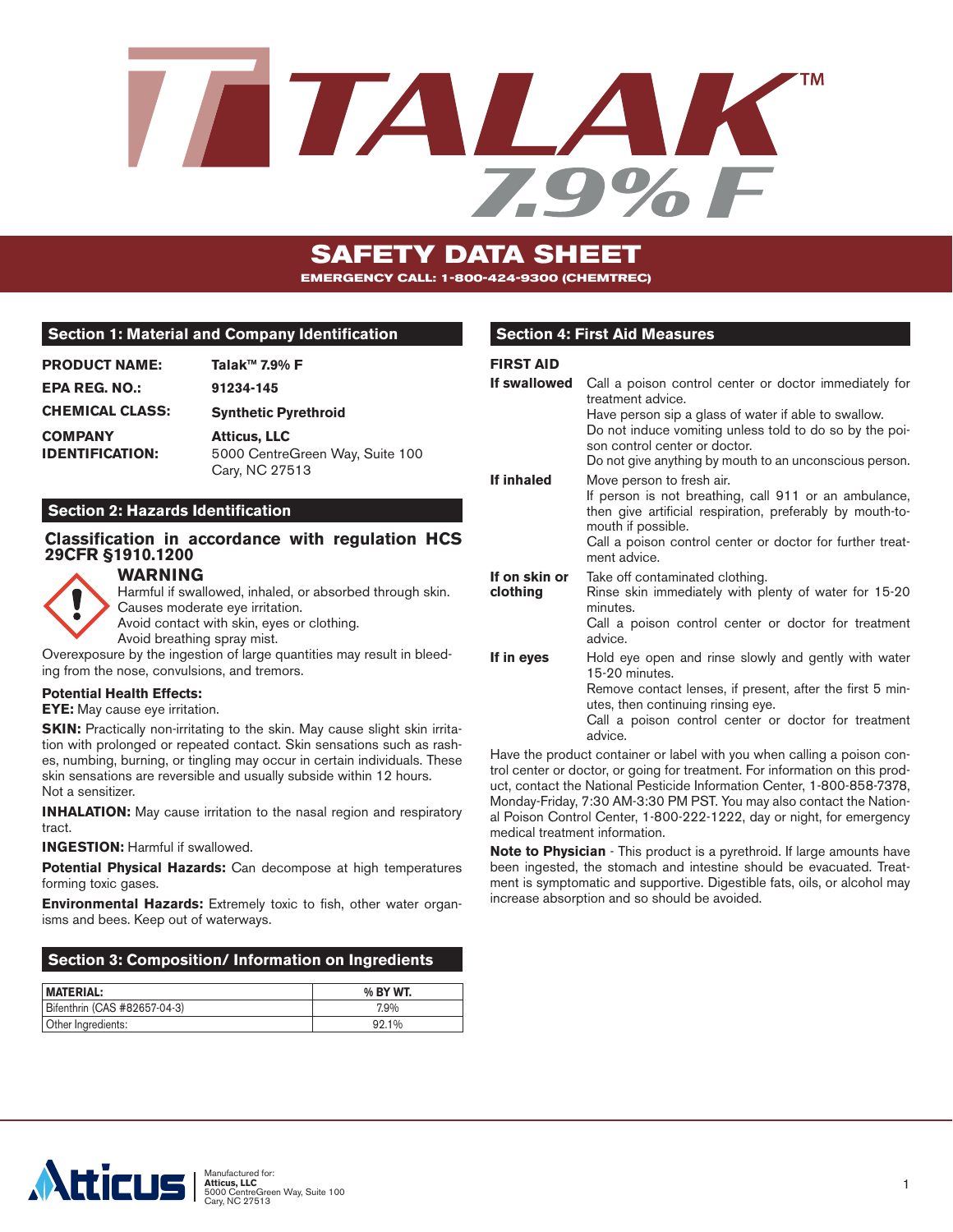#### **Section 5: Fire-Fighting Measures**

# **NATIONAL FIRE PROTECTION ASSOCIATION (NFPA) RATINGS:**

**Category Rating** Health 2 Flammability 0 Reactivity

| <b>FLASH POINT (°F/Test Method):</b>                 | Not flammable. Water based<br>product.                                                                                                                                         |
|------------------------------------------------------|--------------------------------------------------------------------------------------------------------------------------------------------------------------------------------|
| <b>FLAMMABLE LIMITS (LFL</b><br>& UFL):              | Not established                                                                                                                                                                |
| <b>EXTINGUISHING MEDIA:</b>                          | Considered slightly combusti-<br>ble, use medium appropriate to<br>surrounding fire. Dry chemical,<br>carbon dioxide, foam, water<br>spray or fog.                             |
| <b>HAZARDOUS COMBUSTION</b><br><b>PRODUCTS:</b>      | May include but are not limited<br>to oxides of carbon, hydrogen<br>chloride, hydrogen fluoride,<br>and unidentified organic com-<br>pounds.                                   |
| <b>SPECIAL FIRE FIGHTING</b><br><b>PROCEDURES:</b>   | Use water spray to cool con-<br>tainers exposed to fire. Re-<br>main upwind. Avoid breathing<br>smoke. Wear self-contained<br>breathing apparatus and full<br>protective gear. |
| <b>UNUSUAL FIRE AND</b><br><b>EXPLOSION HAZARDS:</b> | Mists or vapors can travel to<br>a source of ignition and flash-<br>back.                                                                                                      |

#### **Section 6: Accidental Release Measures**

**SPILLS OR LEAKS:** Wear protective clothing as described in Section 8 of this SDS.

**SMALL SPILL:** Contain small spill by diking with a suitable absorbent material. Sweep up absorbed spill and place material in appropriate recovery drums for disposal.

**LARGE SPILL:** Contain large spill by diking with a suitable absorbent material and recover for disposal. After removal, neutralize the spill area, tools, and equipment with a dilute alkaline solution (soda ash or lime) followed by an appropriate alcohol (methanol, ethanol or isopropanol). Wash the spill area, tools, and equipment with strong soap and water solution. Absorb any excess liquid and add to the recovery drums of waste already collected. Dispose all wastes as described in Section 13.

## **Section 7: Handling and Storage**

Keep out of reach of children. Do not contaminate water, food or feed by storage or disposal.

**HANDLING:** Wear proper safety equipment specified in Section 8 when mixing, loading or otherwise handling this product. Use only in a well ventilated area.

**STORAGE:** Keep out of reach of children and animals. Store in original containers only.

Store in a cool, dry place and avoid excess heat. Carefully open containers. After partial use replace lids and close tightly. Do not put concentrate or dilute material into food or drink container.

#### **Section 8: Exposure Controls/Personal Protection**

**EXPOSURE LIMITS:** (8 hour TWA): None established.

| MATERIAL:          |                   | <b>OSHA PEL</b> | <b>ACGIHTLV</b> |
|--------------------|-------------------|-----------------|-----------------|
| Active Ingredient: | <b>Bifenthrin</b> | Not established | Not established |
| Other Ingredients: |                   | Not established | Not established |

**VENTILATION:** Provide general and/or local exhaust ventilation. Ventilate all transport vehicles prior to unloading.

#### **PERSONAL PROTECTIVE EQUIPMENT (PPE)**

**All pesticide handlers (mixers, loaders, and applicators) must wear:** long-sleeved shirt and long pants, socks, shoes, and chemicalresistant gloves. After the product is diluted in accordance with label directions for use, and/or when mixing and loading using a closed spray tank transfer system, or an in-line injector system, shirt, pants, socks, shoes, and waterproof gloves are sufficient. In addition, all pesticide handlers must wear a respiratory protection device<sup>1</sup> when working in a non-ventilated space. All pesticide handlers must wear protective eyewear when working in non-ventilated space or when applying termiticide by rodding or subslab injection.

1Use one of the following Mine Safety and Health Administration (MSHA)/National Institute for Occupational Safety and Health (NIOSH) air purifying respirator types with approval number prefixes: TC-23C, TC-21C, TC-19C, TC-13F and TC-14G, or a NIOSH approved respirator with any R, P or HE filter or a NIOSH approved respirator with an organic vapor(OV) cartridge or canister with any R, P or HE prefilter.

## **Section 9: Physical and Chemical Properties**

| Color:                 | White opaque                                 |
|------------------------|----------------------------------------------|
| <b>Physical State:</b> | Liquid                                       |
| Odor:                  | Mild chemical                                |
| pH:                    | 6.45 (1% in water)                           |
| <b>Viscosity:</b>      | 59.9 cps @ 25° C; 40.3 cps @ 40° C           |
| <b>Density:</b>        | 1.045 gm/cm3 @ $25^{\circ}$ C; 1.030 @ 40° C |
| <b>Vapor Pressure:</b> | Not established                              |
| <b>Boiling Point:</b>  | Not established                              |
| Solubility:            | Emulsifies in water.                         |

## **Section 10: Stability and Reactivity**

| <b>STABILITY:</b>                                            | Stable, however may decompose if heated.                                                                                                                                    |
|--------------------------------------------------------------|-----------------------------------------------------------------------------------------------------------------------------------------------------------------------------|
| <b>CONDITIONS</b><br>TO AVOID:                               | Avoid excessive heat and flame.                                                                                                                                             |
| INCOMPATIBILITY:                                             | None known.                                                                                                                                                                 |
| <b>HAZARDOUS</b><br><b>DECOMPOSITION</b><br><b>PRODUCTS:</b> | May emit hazardous fumes of oxides of car-<br>bon, hydrogen chloride, hydrogen fluoride,<br>and unidentified organic compounds when<br>exposed to excessive heat or burned. |
| <b>HAZARDOUS</b><br><b>POLYMERIZATION:</b>                   | Will not occur.                                                                                                                                                             |

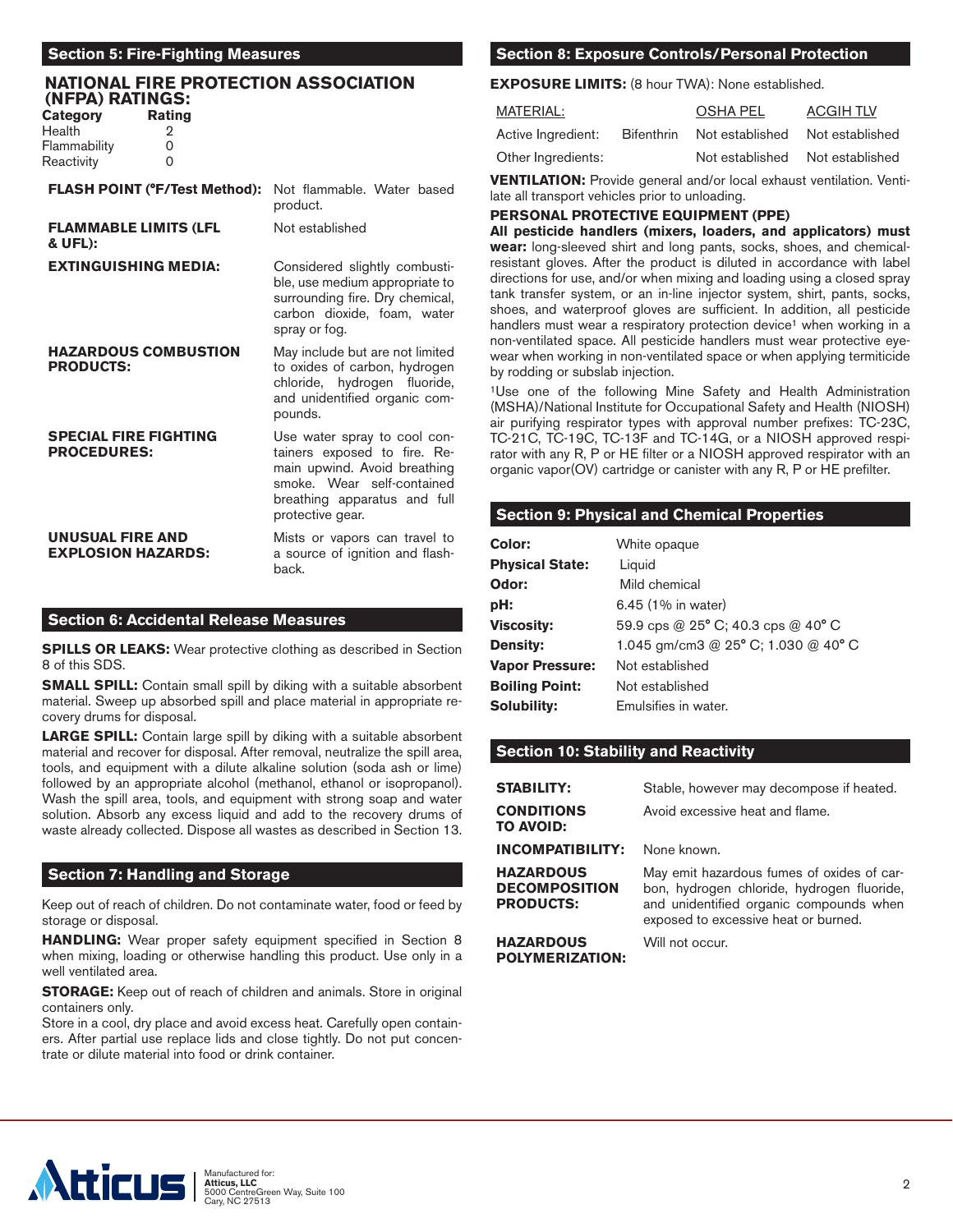## **Section 11: Toxicological Information**

| Acute Oral LD <sub>50</sub> (female rat):         | $310$ mg/kg                |
|---------------------------------------------------|----------------------------|
| Acute Dermal $LD_{50}$ (rabbit):                  | $> 5,000$ mg/kg            |
| Eye Irritation (rabbit):                          | Causes mild eye irritation |
| <b>Skin Irritation (rabbit):</b>                  | Non-irritating             |
| Inhalation $LC_{50}$ (rat):                       | $>2.65$ mg/L (4 HR.)       |
| Skin Sensitization (guinea pig): Not a sensitizer |                            |

**Carcinogenic Potential:** None listed in OSHA, NTP, IARC or ACGIH. EPA classified Bifenthrin as a Group C possible human carcinogen based on limited evidence of carcinogenicity in animals and in the absence of human data.

# **Section 12: Ecological Information**

**ENVIRONMENTAL SUMMARY:** This pesticide is extremely toxic to fish and aquatic invertebrates. To protect the environment, do not allow pesticide to enter or run off into storm drains, drainage ditches, gutters or surface waters. Applying this product in calm weather when rain is not predicted for the next 24 hours will help to ensure that wind or rain does not blow or wash pesticide off the treatment area. Rinsing application equipment over the treated area will help avoid run off to water bodies or drainage systems.

This product is highly toxic to bees exposed to direct treatment or residues on blooming crops or weeds. Do not apply this product or allow to drift to blooming crops if bees are visiting the treatment area.

**AQUATIC TOXICITY:** LC50 (96h) for rainbow trout: 0.15 μg/l LC50 (48h) for Daphnia:  $0.16 \mu g/l$ 

**ENVIRONMENTAL FATE:** Moderately stable in soil under aerobic conditions (half-life ranging from 65 to 125 days) and at a wide range of pH values. Bifenthrin is readily bound to organic matter, is not mobile in soils, and has a very low potential to contaminate groundwater.

## **Section 13: Disposal Considerations**

Do not contaminate water, food or feed by storage and disposal.

**Pesticide Disposal:** Pesticide wastes are toxic. Do not contaminate water, food, or feed by storage or disposal. Improper disposal of excess pesticide, spray mixture, or rinsate is a violation of Federal Law. Dispose of excess or waste pesticide by use according to label directions, or contact your State Pesticide or Environmental Control Agency, or the Hazardous Waste representative at the nearest EPA Regional Office for guidance.

**Container Handling: Plastic Container: Non-refillable Containers.** Do not reuse or refill this container. Offer for recycling, if available, or puncture and dispose of in a sanitary landfill, or incineration, or if allowed by state and local authorities, by burning. If burned, stay out of smoke. Triple rinse or pressure rinse container (or equivalent) promptly after emptying. Triple rinse as follows:

**Containers 5 gallons or less:** Empty the remaining contents into application equipment or a mix tank and drain for 10 seconds after the flow begins to drip. Fill the container 1/4 full with water and recap. Shake for 10 seconds. Pour rinsate into mix tank or store rinsate for later use or disposal. Drain for 10 seconds after the flow begins to drip. Repeat this procedure two more times. Once cleaned, offer for recycling if available.

**Containers larger than 5 gallons:** Empty the remaining contents into application equipment or a mix tank. Fill the container 1/4 full with water. Replace and tighten closures. Tip container on its side and roll it back and forth, ensuring at least one complete revolution, for 30 seconds. Stand the container on its end and tip back and forth several times. Turn the container over onto its other end and tip it back and forth several times. Empty the rinsate into application equipment or a mix tank or store rinsate for later use or disposal. Repeat this procedure two more times. Once cleaned, offer for recycling or reconditioning if appropriate.

**Pressure rinse as follows (all sizes):** Empty the remaining contents into application equipment or a mix tank and continue to drain for 10 seconds after the flow begins to drip. Hold container upside down over application equipment or mix tank or collect rinsate for later use or disposal. Insert pressure rinsing nozzle in the side of the container and rinse at about 40 PSI for at least 30 seconds. Drain for 10 seconds after the flow begins to drip.

**Refillable container:** Refill this container with pesticide only. Do not reuse this container for any other purpose. Cleaning the container before final disposal is the responsibility of the person disposing of the container. Cleaning before refilling is the responsibility of the refiller.

To clean the container before final disposal, empty the remaining contents from the container into application equipment or mix tank. Fill the container about 10 percent full with water.

Agitate vigorously or recirculate water with pump for 2 minutes. Pour or pump rinsate into application equipment or rinsate collection system. Repeat this rinsing process two more times.

For help with any spill, leak, fire or exposure involving this material, call day or night CHEMTREC 1-800-424-9300.

#### **Section 14: Transport Information**

**U.S. SURFACE FREIGHT CLASSIFICATION:** This product is not subject to DOT regulations as a hazardous material when shipped in non-bulk packages.

**SPECIAL NOTE:** The following applies for shipments over water, and shipments in bulk packages:

**PROPER SHIPPING NAME:** Environmentally hazardous substance, liquid, n.o.s. (Bifenthrin)

**HAZARD CLASS OR DIVISION:** 9

**IDENTIFICATION NUMBER: UN 3082** 

**PACKING GROUP:** PG III

**ADDITIONAL INFORMATION:** Severe Marine Pollutant

#### **Section 15: Regulatory Information**

**FIFRA INFORMATION:** This chemical is a pesticide product registered by the Environmental Protection Agency and is subject to certain labeling requirements under Federal pesticide law. These requirements differ from the classification criteria and hazard information required for safety data sheets, and for the workplace labels of non-pesticide chemicals. The following is the hazard information as required on the pesticide label:

**Caution.** Harmful if swallowed, inhaled, or absorbed through skin. Causes moderate eye irritation. Avoid contact with skin, eyes or clothing. Avoid breathing spray mist. Wash thoroughly with soap and water after handling and before eating, drinking, chewing gum, using tobacco or using the toilet. Remove contaminated clothing and wash before reuse.

All pesticides are governed under FIFRA(Federal insecticide, Fungicide, and Rodenticide Act). Therefore, the regulations presented are pertinent only when handled outside of the normal use and applications of pesticides. This includes waste streams resulting from manufacturing/formulation facilities, spills or misuse of products, and storage of large quantities of products containing hazardous or extremely hazardous substances.

#### **OSHA HAZARD**

**COMMUNICATION STANDARD STATUS:** Regulated **CERCLA REPORTABLE QUANTITY:** Not Listed **SARA TITLE III STATUS:**

- 302 Extremely Hazardous Substance: Not Listed • 311/312 Hazard Categories: Immediate health hazard
- 313 Toxic Chemicals: Bifenthrin 7.9%
- California Proposition 65 Status: Not Listed



Delayed health hazard